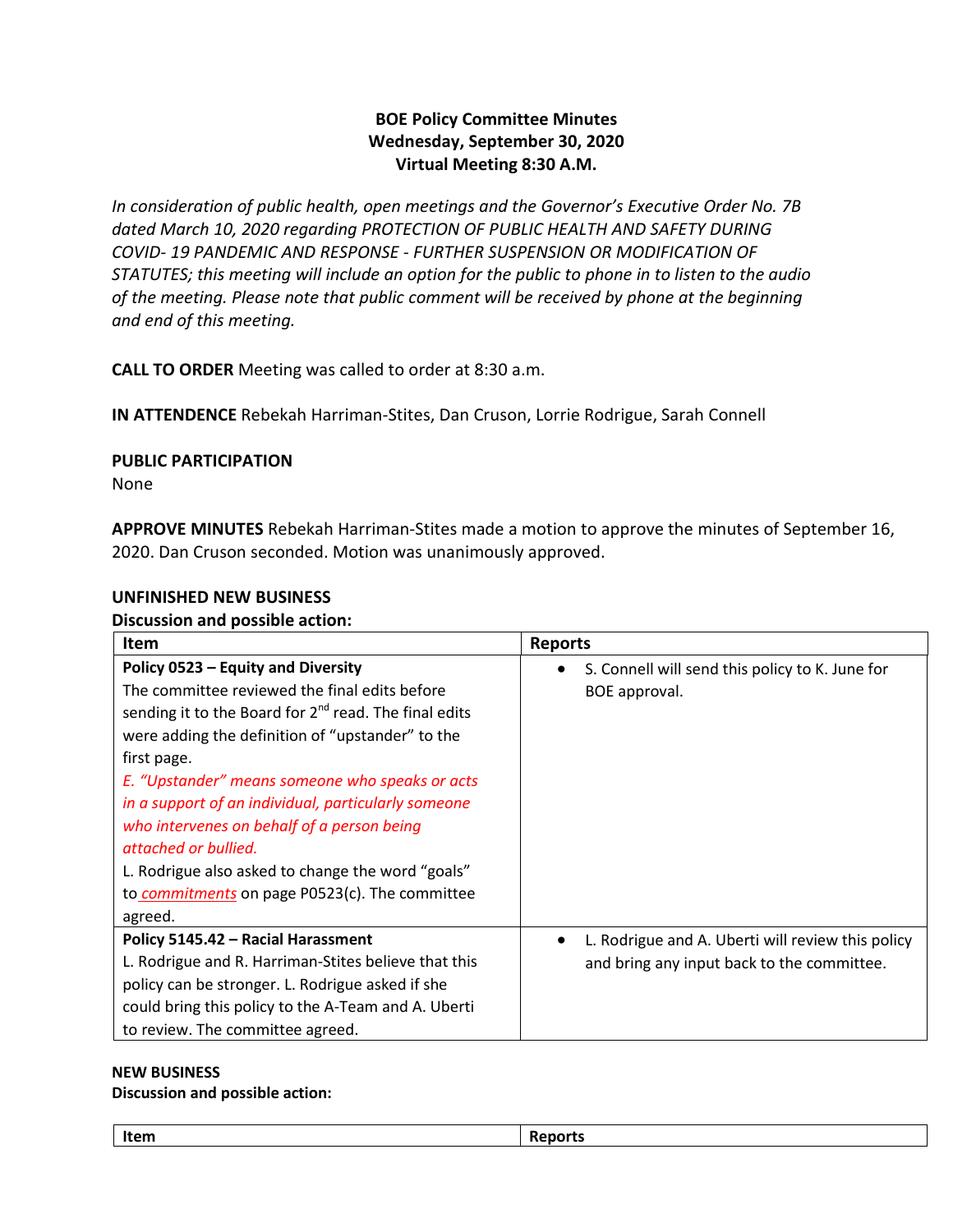| Policy 4112.5 - Security/Credit Check               | S. Connell will invite S. D'Eramo to an              |
|-----------------------------------------------------|------------------------------------------------------|
| S. D'Eramo received a sample policy from Shipman    | upcoming virtual meeting.                            |
| and Goodwin that is similar to Westport's version   |                                                      |
| from CABE. The committee discussed removing         |                                                      |
| the language regarding "credit checks" and that it  |                                                      |
| could be an offensive to ask for credit checks,     |                                                      |
| especially if they are a current employee. R.       |                                                      |
| Harriman-Stites said that if someone has credit     |                                                      |
| issues, it does not mean that will be irresponsible |                                                      |
| with money. R. Harriman-Stites asked how it would   |                                                      |
| protect the District to ask for credit checks.      |                                                      |
| The committee asked S. D'Eramo about "Bonding"      |                                                      |
| and she said she would reach out to Shipman and     |                                                      |
| Goodwin again.                                      |                                                      |
| The committee agreed to remove all language         |                                                      |
| about credit checks.                                |                                                      |
| The committee asked S.D'Eramo to make the edits     |                                                      |
| and bring back for another review.                  |                                                      |
| Policy 4112.51 - Reference Checks                   | S. Connell will invite S. D'Eramo to an              |
| R. Harriman-Stites made a motion to move the        | upcoming virtual meeting.                            |
| discussion on this policy to a future meeting. D.   |                                                      |
| Cruson seconded.                                    |                                                      |
| Policy 4112.6 - Personnel Records                   | S. Connell will invite S. D'Eramo to an<br>$\bullet$ |
| R. Harriman-Stites made a motion to move the        | upcoming virtual meeting.                            |
| discussion on this policy to a future meeting. D.   |                                                      |
| Cruson seconded.                                    |                                                      |
| Policy 4112.61 - Use and Disclosure of Employee     | S. Connell will invite S. D'Eramo to an<br>$\bullet$ |
| <b>Medical Information</b>                          | upcoming virtual meeting.                            |
| R. Harriman-Stites made a motion to move the        |                                                      |
| discussion on this policy to a future meeting. D.   |                                                      |
| Cruson seconded.                                    |                                                      |
| Policy 4112.8 - Nepotism, Husband/Wife              | S. Connell will invite S. D'Eramo to an<br>$\bullet$ |
| <b>Employment</b>                                   | upcoming virtual meeting.                            |
| R. Harriman-Stites made a motion to move the        |                                                      |
| discussion on this policy to a future meeting. D.   |                                                      |
| Cruson seconded.                                    |                                                      |
| Policy 4118.237/4218.237/5141.8 - Face              | Committee to review.                                 |
| <b>Masks/Coverings</b>                              |                                                      |
| The committee                                       |                                                      |

## **UPDATE FROM THE SUPERINTENDENT**

A motion was made by Rebekah Harriman-Stites to postpone discussion/action on Policy 5145.42 – Racial Harassment, Policy 4112.5 – Security/Credit Check, Policy 4112.51 – Reference Checks, Policy 4112.6 – Personnel Records, Policy 4112.61 – Use and Disclosure of Employee Medical Information, Policy 4118.237/4218.237/5141.8 – Face Masks/Coverings. Dan Cruson seconded. Motion was unamiously approved.